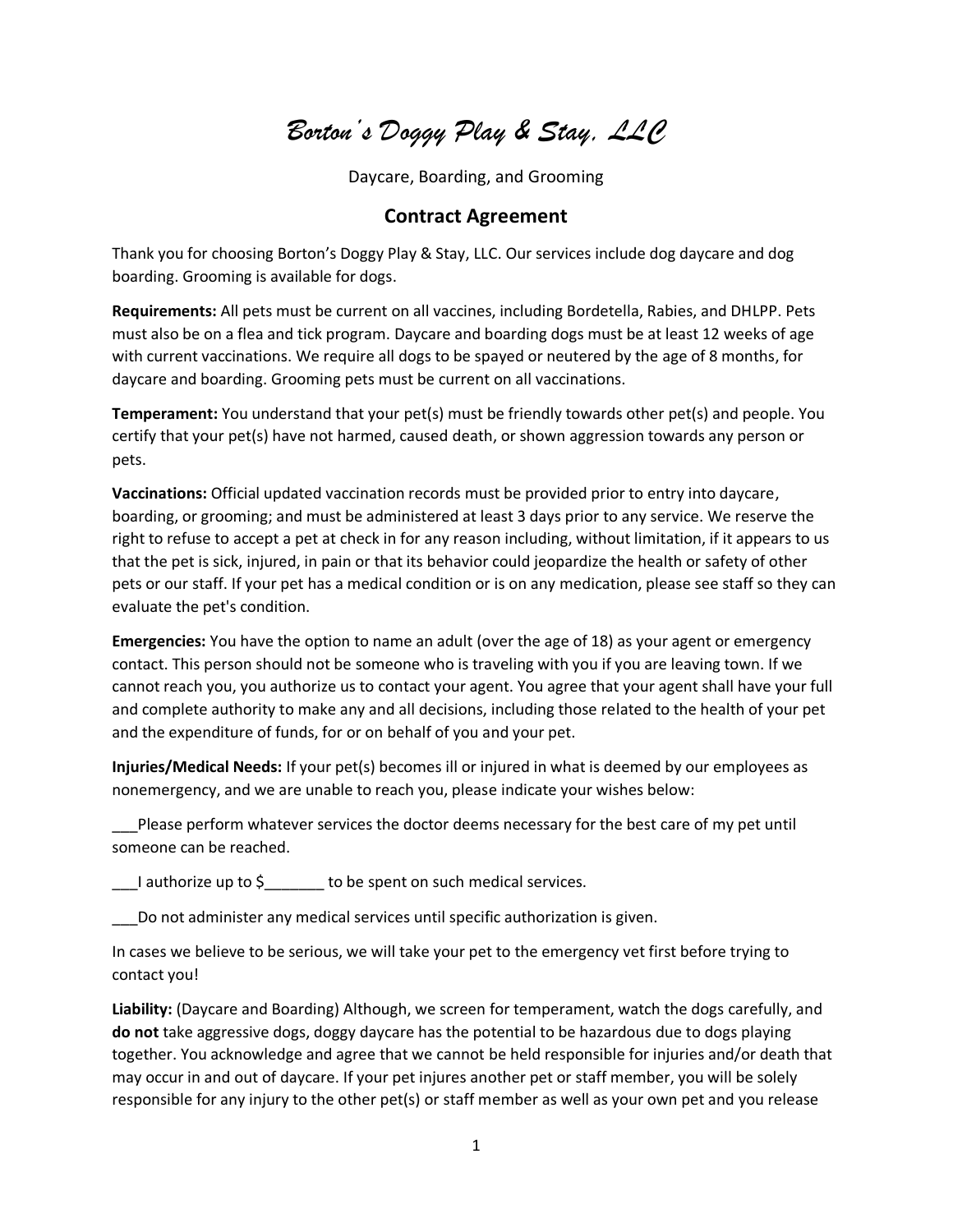Borton's Doggy Play & Stay, LLC and its employees from any liability for such injury. You understand that it is possible for a pet to become ill even if vaccinated. You assume all the risks and accept the responsibility of all costs for treatments. You further agree to hold the owners and employees of Borton's Doggy Play & Stay, LLC harmless from expenses incurred for such treatment. If your pet destroys any property of Borton's Doggy Play & Stay, LLC during his/her stay with us, you acknowledge and agree that you are responsible for charges incurred to replace such items.

**Cage-Free Daycare:** You understand that Borton's Doggy Play & Stay, LLC is a predominantly cage-free facility. You accept the risks involved and agree that Borton's Doggy Play & Stay, LLC is not liable for any injuries or illness resulting during your dog's visit.

**Payment for Services:** You agree to pay us for the services we provide to your pet during each visit at the rates set forth at the start of such visit. Payment is due in advance for prepaid day care packages. Cash, check or MasterCard/Visa are accepted. Pre-paid packages are non-refundable. Those who are late picking up their dog(s) will pay \$15.00 for every 15 minutes late, according to our office clock. If you are later than an hour for pick up after closing time, your pet will be boarded for the night and you will be charged for a night of boarding. You understand that you will be charged a \$30.00 fee for returned checks. You understand that if you have an unpaid balance on your account for 60 days or more, unless otherwise arranged in advance, your account will be turned over to a collection agency. If Borton's Doggy Play & Stay, LLC hires an attorney to collect any money owed under this Agreement you will be responsible for any and all collection cost and all reasonable attorneys' fees and court costs (including, without limitation, reasonable expert witness fees) in addition to the unpaid balance.

**Abandonment:** Pets not picked up on departure date/ Abandoned: If you or your agent does not pick up your pet at the agreed time you hereby authorize us to continue to provide the services as set forth in this Agreement at your expense. If the pet is deemed abandoned under local, state, or federal laws Borton's Doggy Play & Stay, LLC will attempt to contact you by telephone and/or in writing advising you that if your pet is not picked up within a reasonable time period your pet will be delivered to a thirdparty adoption partner, animal control, The Genesee County Humane Society or other similar government agency. You understand that you may lose ownership of your pet under the circumstances. If you fail to pick up your pet for any reason you release Borton's Doggy Play & Stay, LLC from all further liability and responsibility for your pet. You shall remain liable to us for all unpaid charges. Including any and all court costs and reasonable attorney's fees incurred in the collection of the charges.

**Reservations:** Cancellations for boarding with less than 24-hour notice will result in the owner being charged with a late cancellation fee of \$20.00. In the event of a no call/no show for boarding will result in a no call/no show fee of \$20.00.

**Client Information:** Clients are responsible for providing Borton's Doggy Play & Stay, LLC with personal and/or pet changes and/or updates, including vaccinations (yearly).

**Meet and Greet:** Each dog must successfully complete a meet and greet. The meet and greet, for daycare and boarding, will allow us to meet you and your dog to find out how they will interact with other dogs in our daycare. Meet and greets are by appointment only and the owner must bring written proof of vaccinations.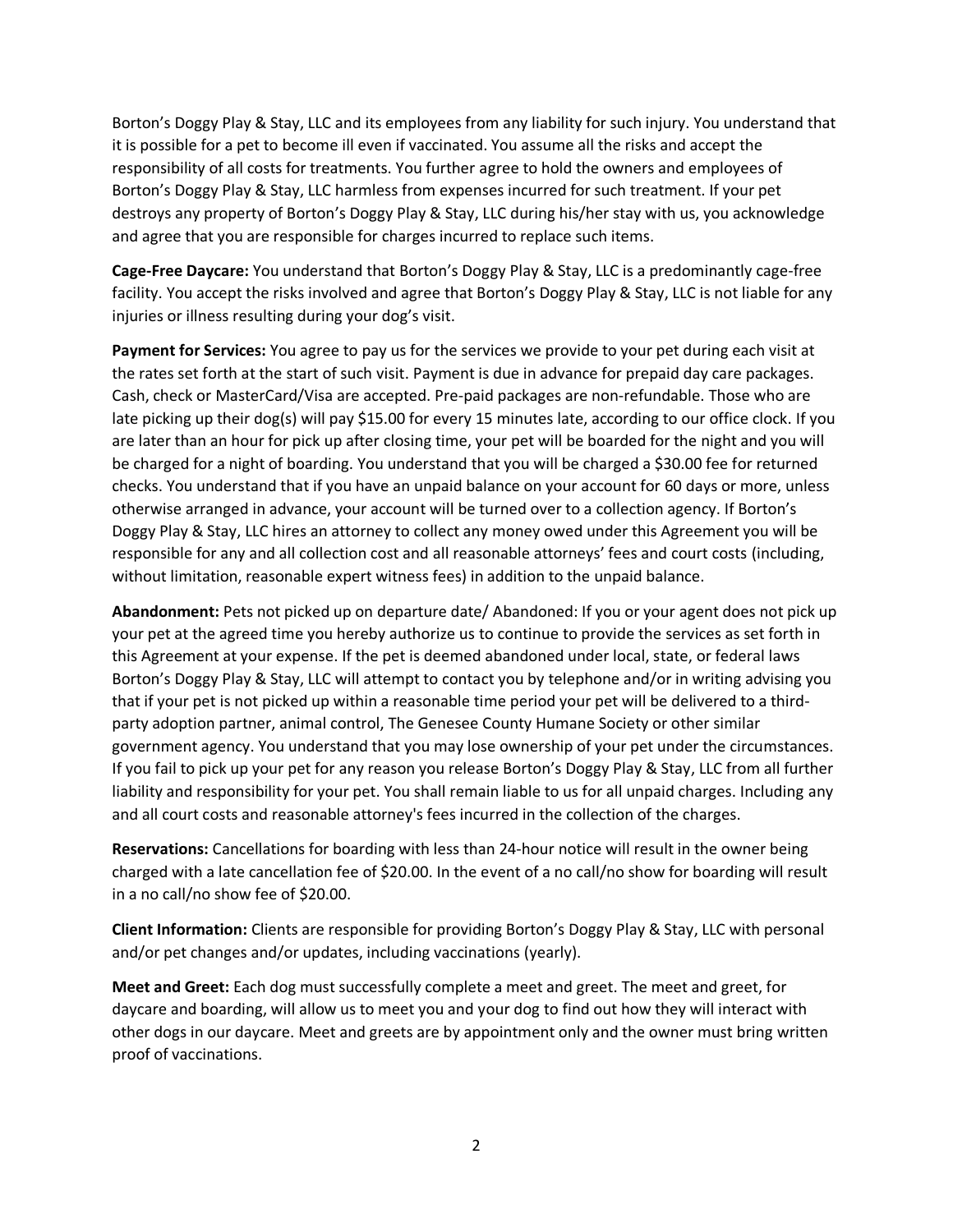**Dog Daycare:** Please be advised your pet will co-mingle with other dogs (if "dog-friendly"). Infectious diseases, minor injuries, dog bites, etc. may occur even when properly vaccinated dogs interact with each other. Your pet may also be boarded at various times throughout the day for breaks.

**Grooming:** (Dogs) Grooming procedures can sometimes be stressful, especially for a senior pet or a pet with medical problems. These procedures can expose hidden or aggravate known medical problems, during or after the groom. Because senior pets with health problems have a greater chance of injury these pets will be groomed for cleanliness and comfort, and in a manner that will not add to their stress. The procedure in trimming pets nails may cause bleeding, due to the condition of the nails, we will administer Quik Stop if needed.

**Grooming Temperament:** Muzzles may be used if necessary. Muzzling will not harm your pet and protects both the pet and the groomer. Borton's Doggy Play & Stay, LLC reserves the right to refuse/stop service for such pets at any time before or during the grooming process, and charge an aggressive pet fee, in addition to the regular grooming charge.

**Grooming Liability:** There is always the possibility accidents could occur. Grooming equipment is sharp. Even though we use extreme caution and care in all situations, possible problems could occur, including cuts, nicks, and scratches. In most cases, this can happen when a pet is wiggling or moving around. Every effort will be made to ensure your pet is groomed as safely as possible, but an excited pet can be dangerous to work on. We reserve the right to end the grooming session, even if the groom is not complete. Every effort will be made to ensure your pet is groomed as safely as possible.

**Personal Items:** Do not bring items with your pet that are valuable or irreplaceable. Borton's Doggy Play & Stay, LLC is not responsible for loss or damage to personal items or toys left with your pet. All medications must be in a container with a current prescription label from your veterinarian. Supplements not labeled for animals or prescribed by a veterinarian will only be given with your permission and you assume responsibility for their use.

**Legal:** You waive and relinquish any and all claims against Borton's Doggy Play & Stay, LLC, its employees and representatives, except those arising from negligence on part of Borton's Doggy Play & Stay, LLC. You understand that under no circumstances will Borton's Doggy Play & Stay, LLC be liable for consequential damages or damages beyond the replacement value of your pet.

**Miscellaneous Provision:** This written agreement constitutes our entire and only agreement and there are no oral agreements or understandings except as provided for in this agreement. Borton's Doggy Play & Stay, LLC reserves the right to refuse a visit if your pet arrives without the previous conditions met. This environment may not be suitable for all pets and Borton's Doggy Play & Stay, LLC reserves the right not to admit pets based on temperament and level of sociability.

**Photos/Likenesses:** You understand that photographs or other graphic, sound, or other image, likeness, recording, etc., may be made of your pet(s) at Borton's Doggy Play & Stay, LLC and that such may be used for any purpose without compensation, and you release to Borton's Doggy Pay & Stay, LLC all rights that you possess or claim to such image, likeness, recording, etc.

By signing this form, you or your representative(s) hold Borton's Doggy Play & Stay, LLC free and harmless from and against any and all claims, costs, expenses, lawsuits, liabilities, penalties, forfeitures, losses and expenses, reasonable attorneys' fees, court costs (including, without limitation, reasonable